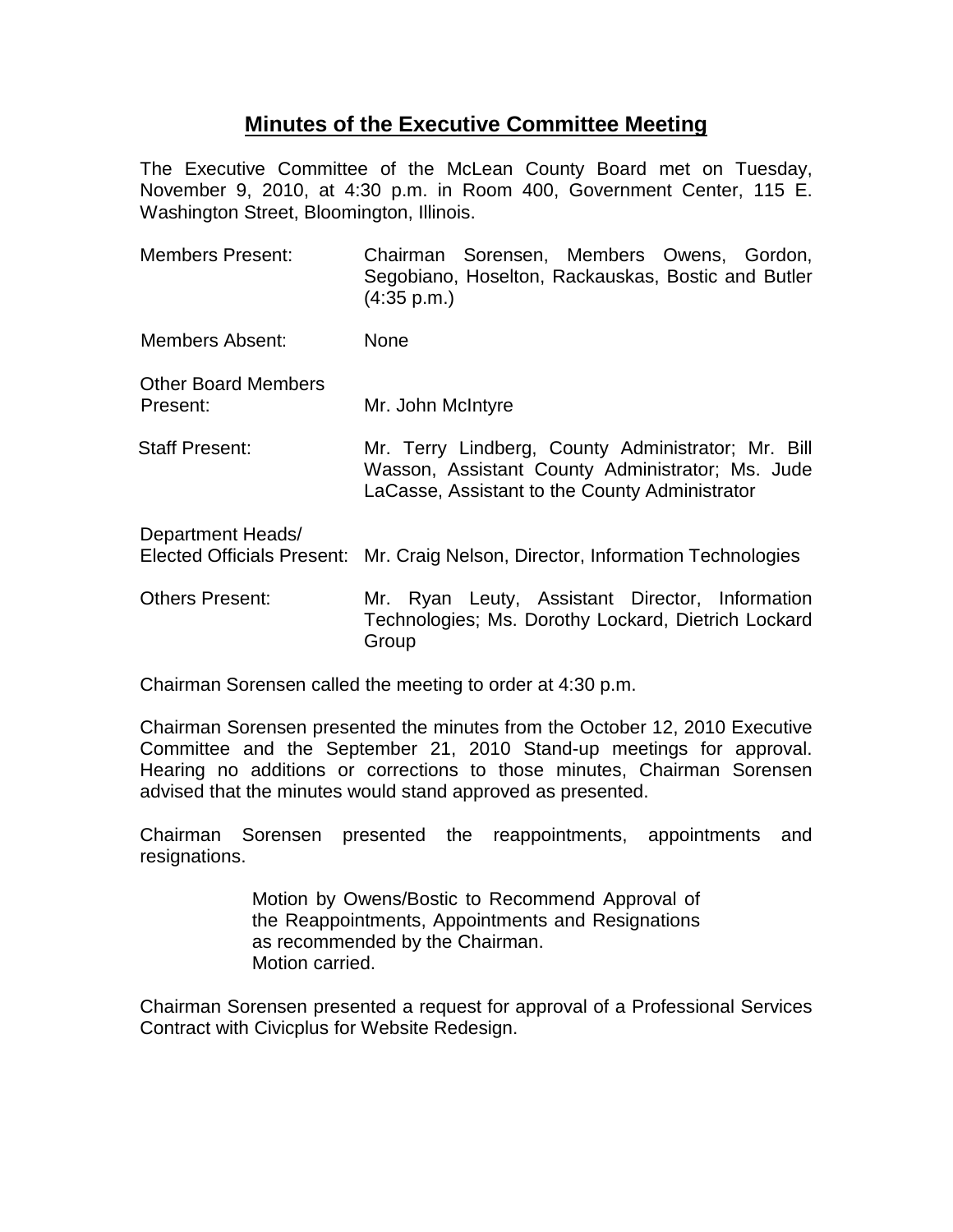Minutes of the Executive Committee November 9, 2010 Page Two

> Motion by Gordon/Segobiano to Recommend Approval of a Professional Services Contract with Civicplus for Website Redesign.

Mr. Craig Nelson, Director, Information Technologies, explained that this service is required to completely rewrite and overhaul the County's internet site, which serves the County's constituent, and the internet, which serves the employees of McLean County. He stated that this service will bring the County into the  $21<sup>st</sup>$ Century.

Mr. Nelson advised that the new design will offer to the County's citizens features such as Citizen Request Tracker (including via Facebook), an iphone app by which to locate resources, job postings, mobile access via Blackberry phones other smart phones, emergency notifications and opinion polls among other features.

Mr. Lindberg stated that Information Technologies has dealt with significant staffing reductions. He indicated that it is necessary to use the existing staff to do the items than need daily, almost hourly, intervention by human beings such as Mr. Nelson and his staff. Mr. Lindberg noted that where it is possible to find services that can be outsourced that will do as good a job or better than it is now being done, it will be cheaper for the County in the long run. He added that, in the case of Civicplus, they do government entity websites all over the country and do it very well. Mr. Lindberg stated that there is a laundry list of things to do to improve the County website, but time and staff resources are not available to do the work. He indicated that this is a way to get to the projects faster and cheaper than hiring more staff.

Chairman Sorensen asked if there were any further comments or questions. Hearing none, he called for a vote on the motion.

Motion carried.

Chairman Sorensen presented a request for approval of the Voice Over IP Telephone System Proposal. He noted that Mr. Nelson distributed presentation material to the Committee members.

> Motion by Bostic/Segobiano to Recommend Approval of the Voice Over IP Telephone System Proposal – Information Technologies.

Mr. Butler arrived at 4:35 p.m.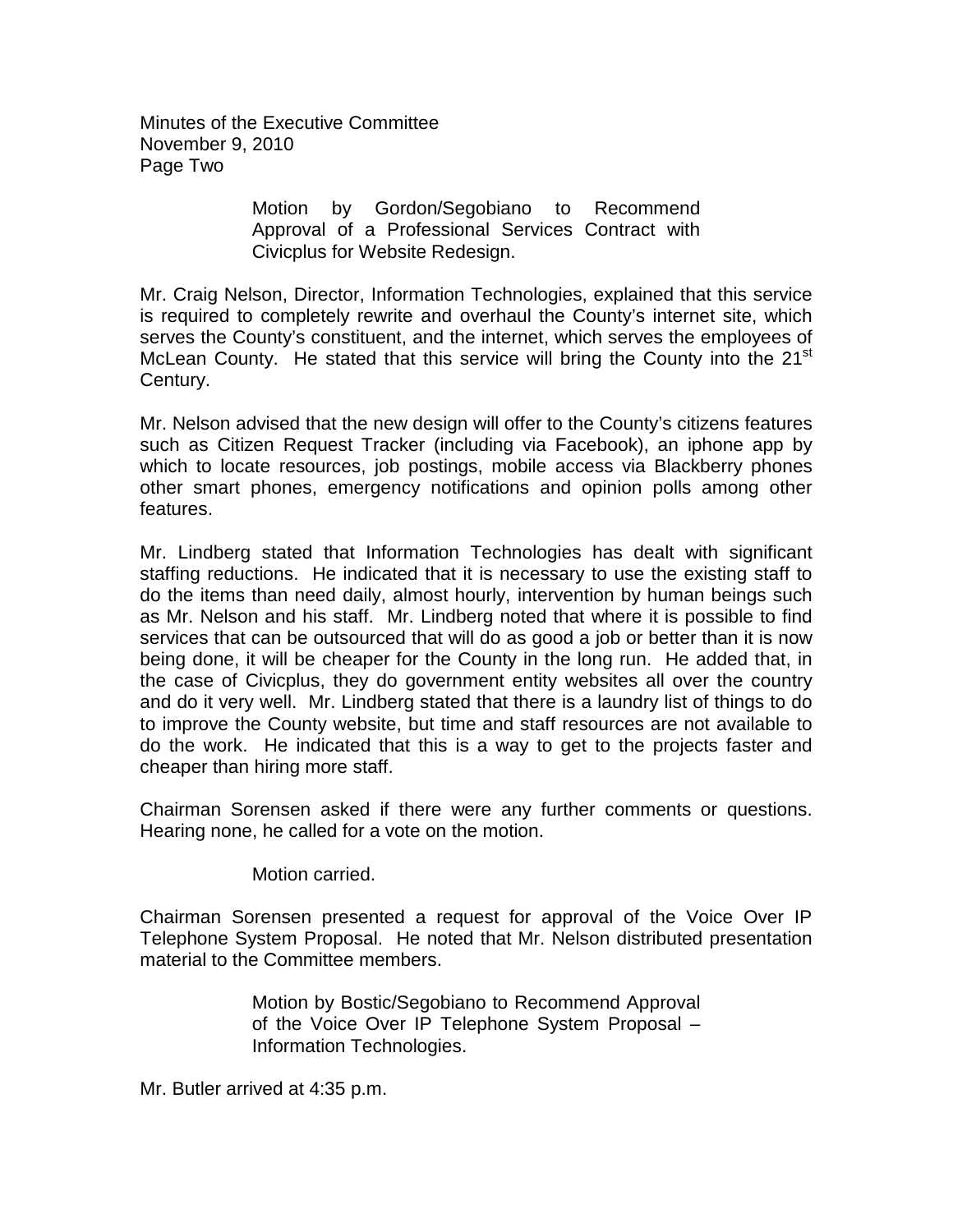Minutes of the Executive Committee November 9, 2010 Page Three

Mr. Nelson introduced Ms. Dorothy Lockard from the Dietrich Lockard Group in St. Louis who was engaged to conduct a needs assessment of the organization. Mr. Nelson stated that McLean County posted an RFI (Request for Information) in July 2010, which is used to qualify vendors to participate in the RFP (Request for Proposal). He noted that over 60 copies of that RFI were downloaded. From the 60 copies, 11 responses were received from 10 different vendors. Reference checks and analysis were conducted of the RFIs. Four potential vendors were identified. Mr. Nelson indicated that, at this time, County stakeholders (e.g. Health Department, Highway Department, Sheriff's Office, and Nursing Home) participated in demonstrations by the four vendors. Two vendors were then qualified for the final RFP, namely Morse Communications and Tech Electronics. Mr. Nelson stated that those proposals were analyzed and site visits were conducted to vendor-client locations for those two vendors.

Ms. Lockard advised that the RFP was reserved for only those vendors who had survived the RFI. She noted that this is to ensure that the vendor is qualified to meet requirements for the equipment, the features, the functionality of the equipment, technical support to meet the necessary requirements, and the manufacturer's support.

Ms. Lockard noted that the County is moving from Centrex, which is a telephone company product that offered a local presence and support, but did not include moving forward with new features. She noted that the vendors were qualified with a special letter stating that they would need to provide verification from their manufacturer's that the manufacturer would step in and continue to support the program until a new vendor was chosen at the same cost should the County not be satisfied over the course of this five years engagement. Ms. Lockard stated that this is the most support that can be hoped for from a vendor and a manufacturer.

Ms. Lockard advised that the County's objective and requirement of the vendors was proposals that were:

- $\triangleright$  Inclusive of new equipment and with software refreshes, keeping the system current;
- $\triangleright$  Inclusive of services to ensure the County does not need to add personnel to support the new system;
- Suaranteed remote and on-site response times;
- $\triangleright$  Five-year term fixed rate and renewable at fixed rate;
- $\triangleright$  Cost effective compared to the County's Centrex service.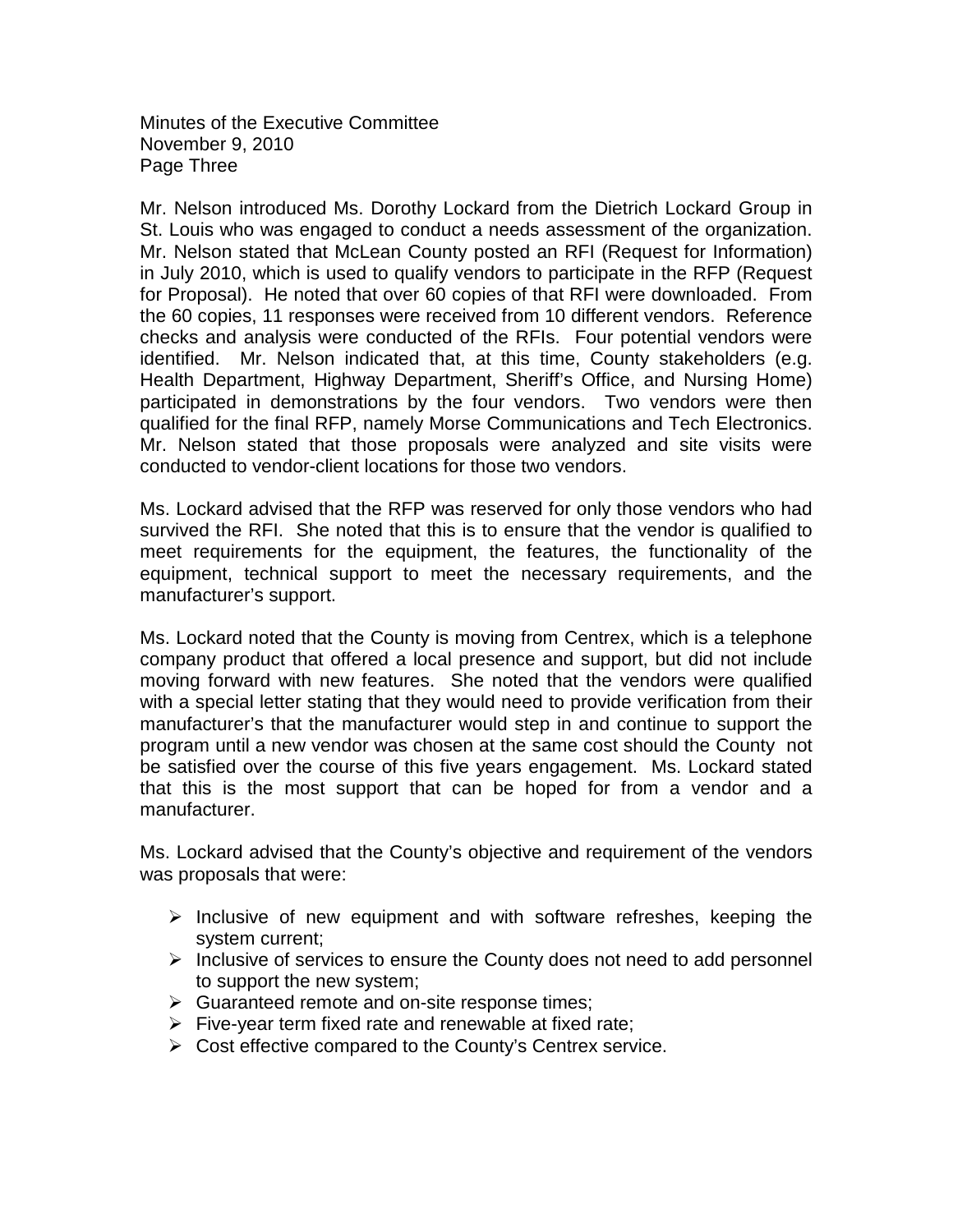Minutes of the Executive Committee November 9, 2010 Page Four

Ms. Lockard stated that the Request for Proposal required the vendors to provide alternative cost proposals, as follows:

- $\triangleright$  Service-only, without County ownership or maintenance expense, similar to the Centrex model;
- $\triangleright$  Lease Purchase, with County ownership at the end of the term, but requiring a maintenance contract as well.

Ms. Lockard advised that the lease purchase was less expensive than the rental because the vendors had profit built into the rental cost. Ms. Lockard pointed out that if the County purchases the equipment, there will be a drop in the annual cost of the system in the future after the equipment is paid for.

Ms. Lockard indicated that in addition to the base system a number of features and functions significant to life safety and personnel efficiency were identified in the RFP as options and separately priced by the vendors.

Ms. Lockard stated that both vendors presented a competitive base system pricing with savings and superior support commitments over the existing Centrex.

Mr. Nelson reviewed the vendor cost comparison. He pointed out that Tech Electronics presented a more cost efficient solution. Mr. Nelson advised that to purchase a Mitel phone system provided by Tech Electronics can save the County up \$60,000 in year 1, over \$300,000 by the end of year 5 and potentially more than \$900,000 within 10 years.

Mr. Nelson reviewed the vendor proposal comparison. He noted that Tech Electronics was the only respondent that provided a letter from the manufacturer saying that no matter what may happen with Tech Electronics, Mitel will provide the service at the same flat monthly price until arrangements are made with another vendor at the same price. At the end of his comparison, Mr. Nelson concluded that Tech Electronics provided the best features.

Ms. Lockard recommended that McLean County Government purchase, under a lease/purchase agreement, the Tech Electronics offering. She advised that the County will have a new system and superior service in addition to a cash flow savings over Centrex, including a major savings over the ten years after the County owns the system.

Ms. Lockard recommends that in the future McLean County Government pursue implementation of the following life safety options:

 $\triangleright$  Emergency Notification – which permits the immediate alert of personnel using the new telephones;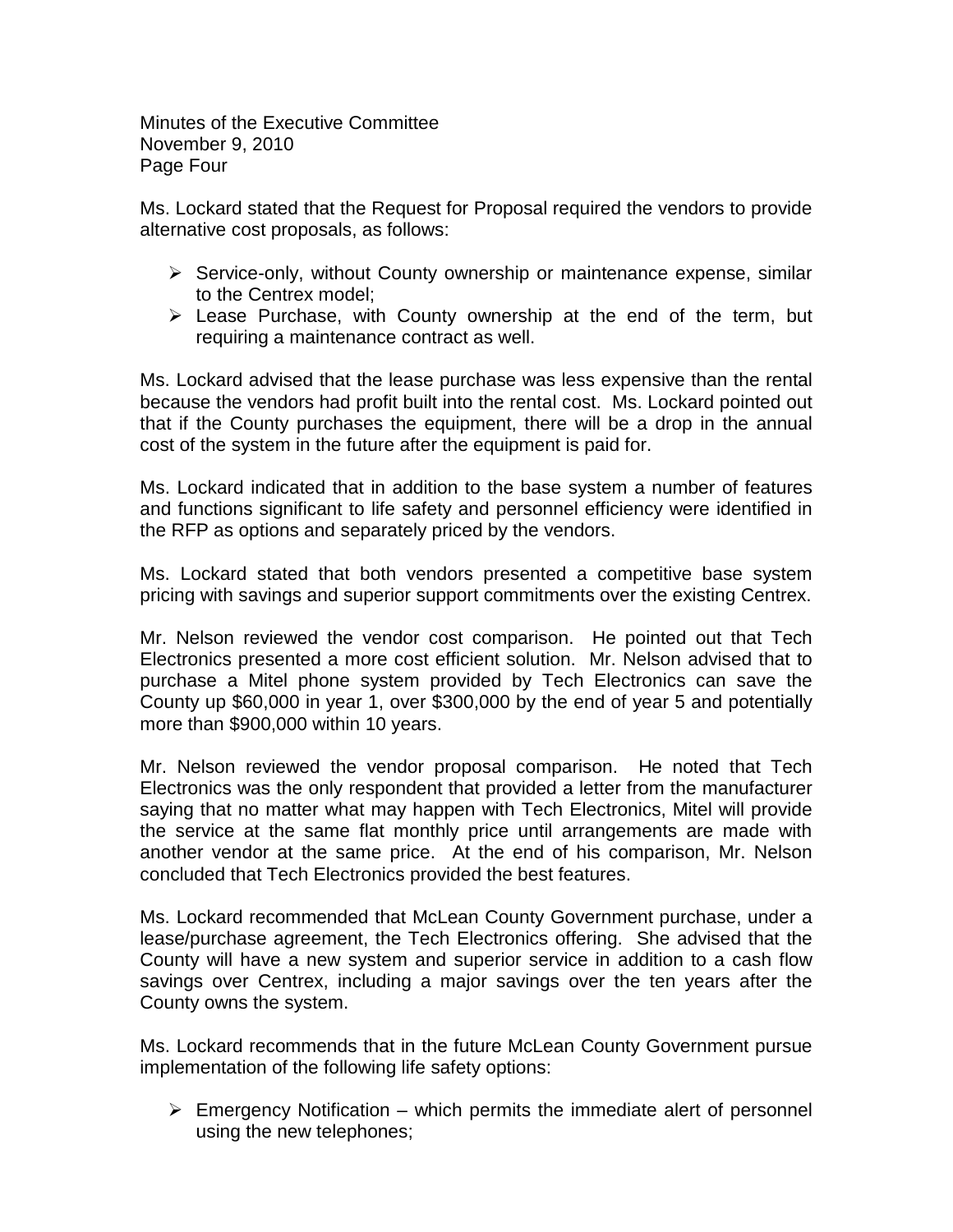Minutes of the Executive Committee November 9, 2010 Page Five

 $\triangleright$  Panic Buttons – which permits duress alert and opens a one-way audio to the Sheriff's Department.

Ms. Lockard indicated that there is a potential that these may be funded through alternate sources, such as Homeland Security.

Ms. Lockard reviewed the comparison chart between Tech Electronics and the current Centrex system. The chart shows that the new system and its vendor support provide significant improvements over Centrex for the County, including:

- $\geq$  691 new multiline, easy feature access phones;
- Voicemail users;
- $\triangleright$  E911 on-site alert as well as to Dispatch Center;
- $\triangleright$  Proactive monitoring, remote and on-site maintenance, responsive help desk;
- $\triangleright$  All adds, moves and changes at no charge when done remotely;
- $\triangleright$  Software upgrades to keep system current with new features;
- $\triangleright$  Up-to-date directory on all IP telephones;
- $\triangleright$  Call center application for high call volume departments;
- $\triangleright$  Training, initially, and refresh each year;
- $\triangleright$  Integrated messaging, voice mail notification to email (option added);
- $\triangleright$  Fax server (Option added).

Mr. Nelson asked for approval to award the contract to Tech Electronics and to enter into a lease that would support the savings.

Mr. Segobiano thanked Ms. Lockard for her efforts and Mr. Nelson and his staff.

Ms. Bostic asked where we are at the end of five years. Ms. Lockard replied that the County will own the system and can renew the maintenance and managed services agreement at a fixed rate.

Members of the Committee expressed concerns regarding conflicting figures on the cost comparison on page 5 of the proposal presentation as distributed. After a lengthy discussion, Chairman Sorensen recommended that this item be postponed to a Stand-up meeting on November  $16<sup>th</sup>$ .

> Motion by Gordon/Segobiano to Recommend that the request for Approval of the Voice Over IP Telephone System Proposal be postponed to a Stand-up Meeting on November 16, 2010 – Information Technologies. Motion carried.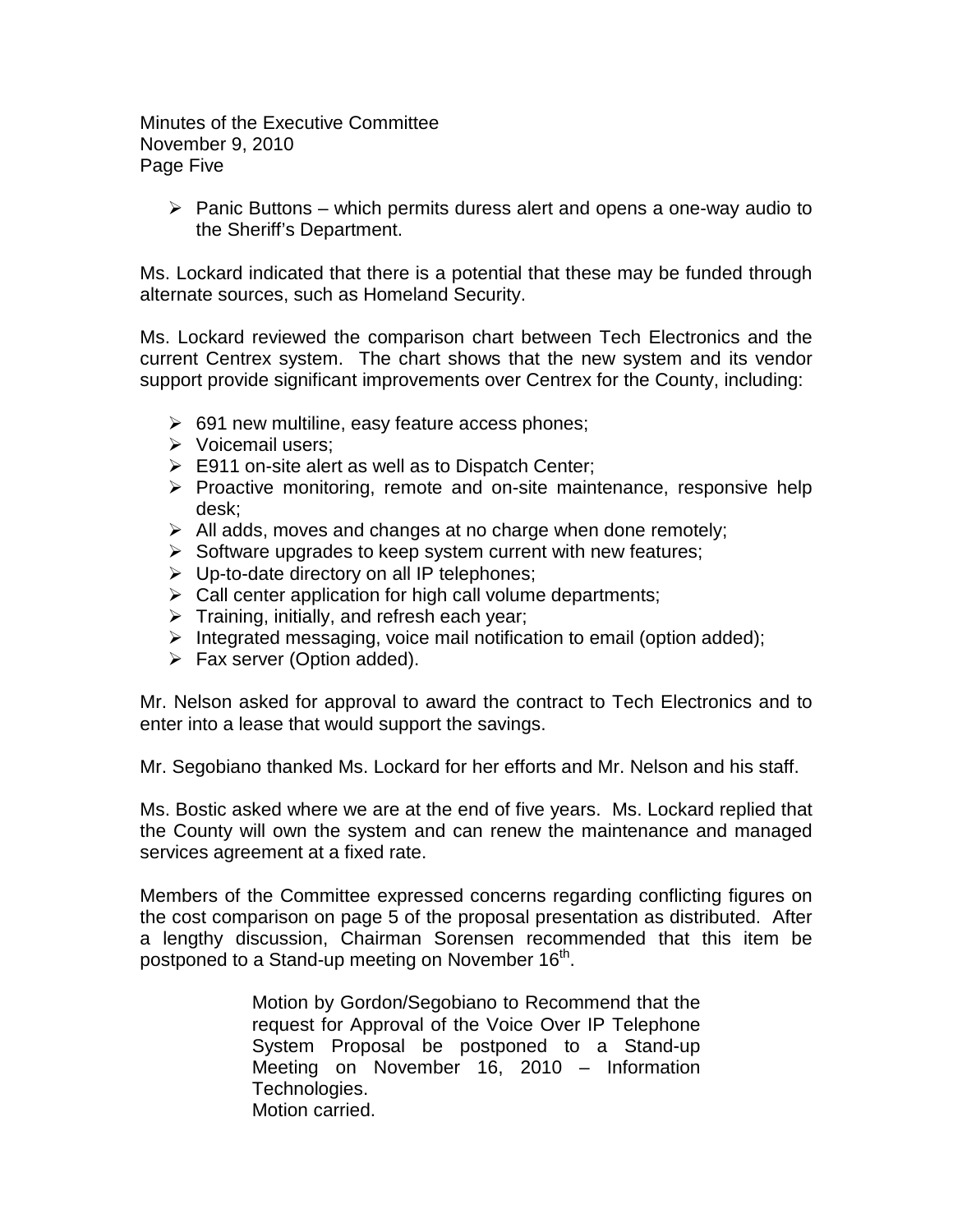Minutes of the Executive Committee November 9, 2010 Page Six

Chairman Sorensen recommended that members e-mail their specific questions regarding this item to Mr. Lindberg so that answers will be available at the Standup meeting.

Mr. Lindberg noted that the Stand-up Committee meeting will provide the following:

- $\triangleright$  Explanation of page five of the presentation and tie it to Section 10 of the proposed contract;
- $\triangleright$  Show five and ten-year cash flow.

Chairman Sorensen asked if there were any additional questions. Hearing none, he thanked Mr. Nelson and Ms. Lockard.

Mr. Ben Owens, Chairman, Chairman, Finance Committee**,** presented a request for approval of Critical Personnel Hiring requests – County Administrator's Office.

> Motion by Owens/Rackauskas to Recommend Approval of Critical Personnel Hiring Requests – County Administrator's Office. Motion carried.

Mr. Owens presented a request for approval of the Fiscal Year 2011 Compensation Plan and Associated Amendments to Chapter 10 of the McLean County Code – County Administrator's Office.

Mr. Owens pointed out that this does include the 1.5% increase on all non-union employees as was submitted in the departmental budget.

> Motion by Owens/Segobiano to Recommend Approval of the Fiscal Year 2011 Compensation Plan and Associated Amendments to Chapter 10 of the McLean County Code – County Administrator's Office. Motion carried.

Mr. Owens advised that there are several other items to be presented to the Board.

Chairman Sorensen asked if there were any questions or comments. Hearing none, he thanked Mr. Owens.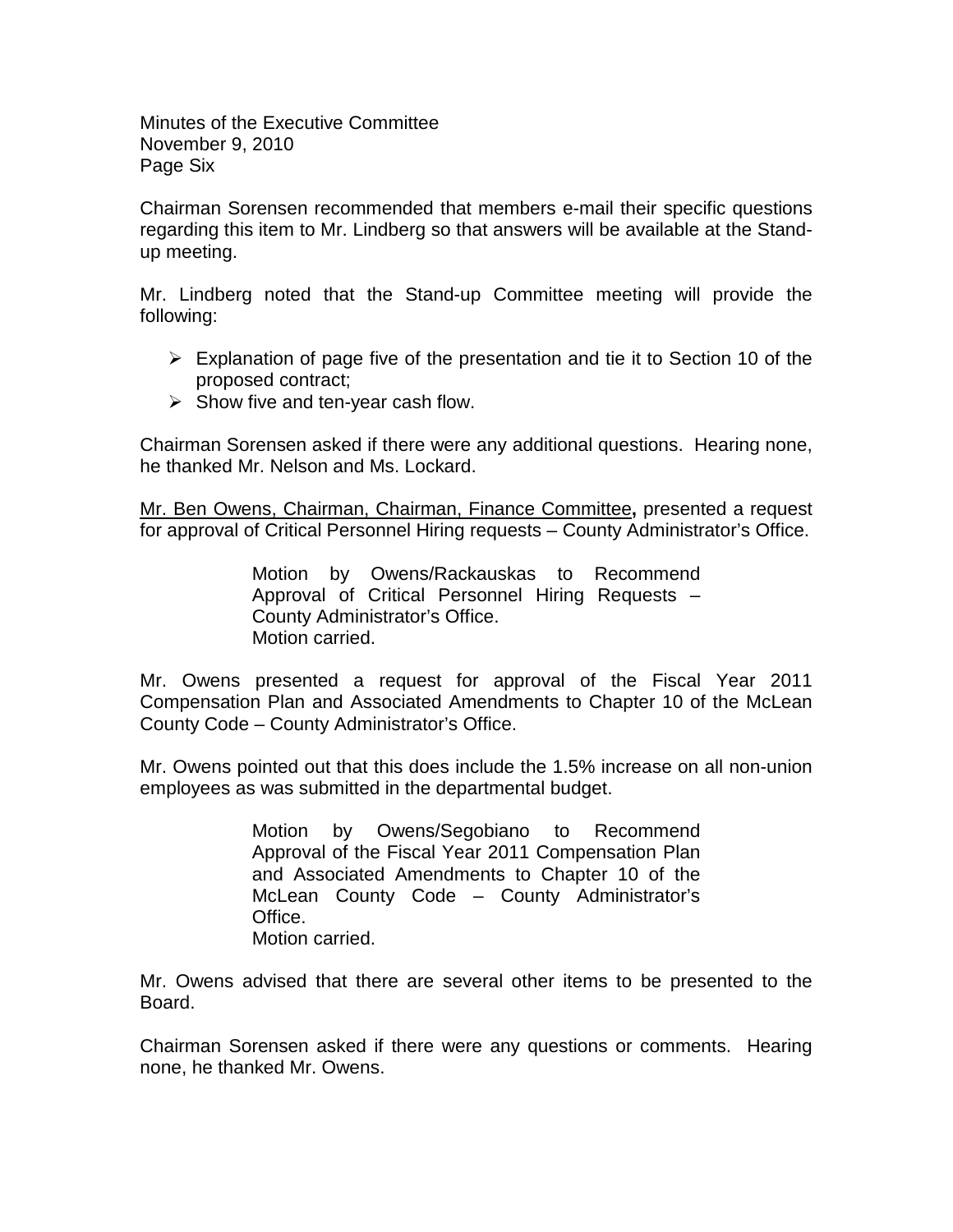Minutes of the Executive Committee November 9, 2010 Page Seven

Ms. Bette Rackauskas, Chairman, Justice Committee, announced that the Justice Committee did not meet due to a lack of a quorum. The Justice Committee will hold a Stand-up meeting on November 16<sup>th</sup>.

Chairman Sorensen asked if there were any questions or comments. Hearing none, he thanked Ms. Rackauskas.

Mr. George Gordon, Chairman, Land Use and Development Committee, presented a request for approval of a Resolution of the McLean County Solid Waste Management Technical Committee to fund \$15,000 for Residential Battery Recycling.

> Motion by Gordon/Segobiano to Recommend Approval of a Resolution of the McLean County Solid Waste Management Technical Committee to Fund \$15,000 for Residential Battery Recycling. Motion carried.

Chairman Sorensen asked if there were any questions or comments. Hearing none, he thanked Mr. Gordon.

Ms. Diane Bostic, Chairman, Property Committee, advised that Property Committee brings no items for action to the Executive Committee.

Chairman Sorensen asked if there were any questions or comments. Hearing none, he thanked Ms. Bostic.

Mr. Stan Hoselton, Chairman, Transportation Committee, advised that Transportation Committee brings no items for action to the Executive Committee.

Chairman Sorensen asked if there were any questions or comments. Hearing none, the thanked Mr. Hoselton.

Mr. Terry Lindberg, County Administrator, stated that this is the meeting at which time the Executive Committee recommends final action to the full County Board on various portions of the budget, which are broken down by oversight committees. Mr. Lindberg asked that each Committee Chairman bring their recommendations as a result of their meetings and discussions.

Mr. Owens offered for consideration and approval the Departmental Budgets under the Oversight of the Executive Committee.

Mr. Owens offered for consideration and approval the Departmental Budgets under the Oversight of the Finance Committee.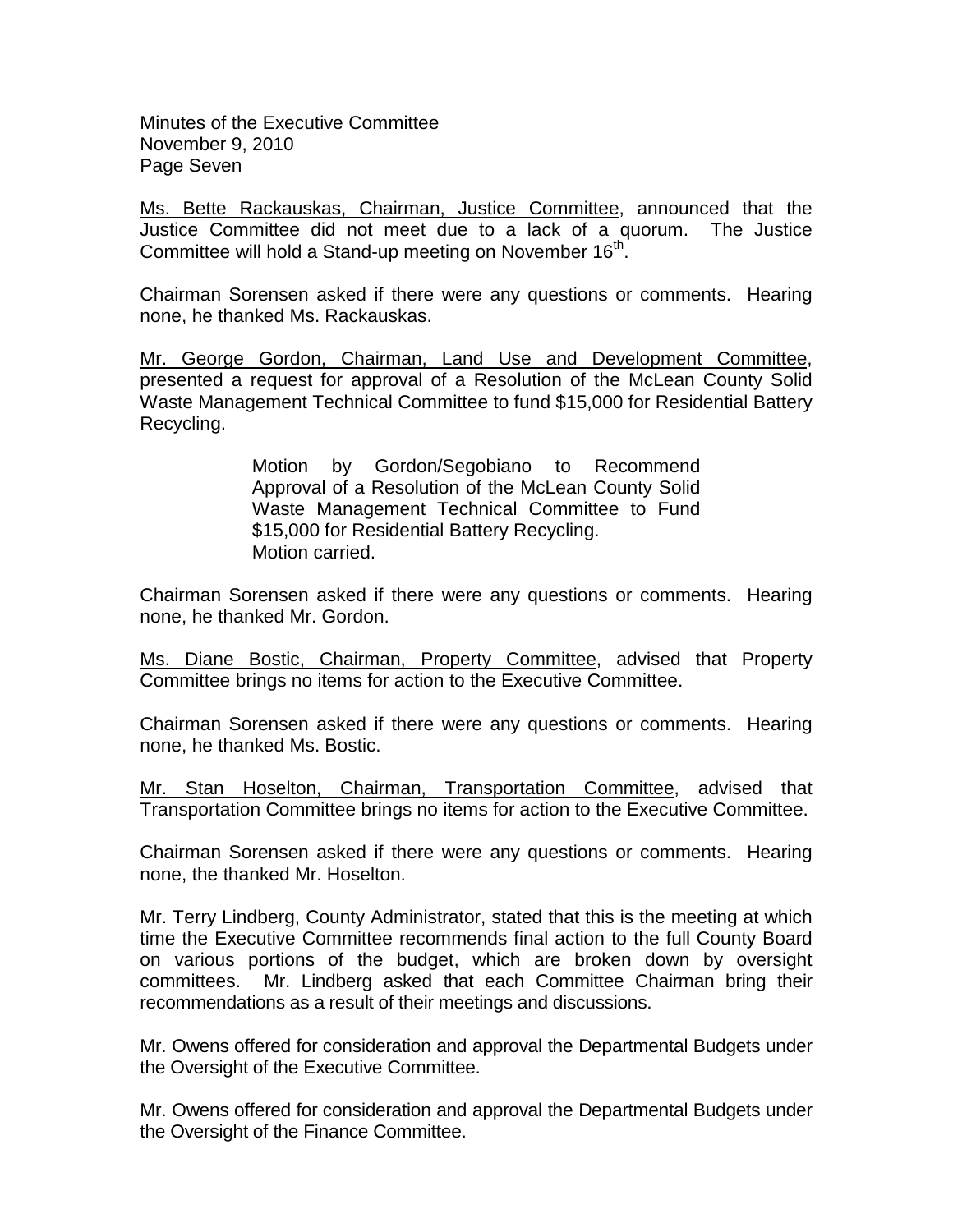Minutes of the Executive Committee November 9, 2010 Page Eight

Ms. Rackauskas offered for consideration and approval the Departmental Budgets under the Oversight of the Justice Committee.

Mr. Gordon offered for consideration and approval the Departmental Budgets under the Oversight of the Land Use and Development Committee.

Ms. Bostic offered for consideration and approval the Departmental Budgets under the Oversight of the Property Committee.

Mr. Hoselton offered for consideration and approval the Departmental Budgets under the Oversight of the Transportation Committee.

> Motion by Hoselton/Owens to recommend approval of the FY'2011 Departmental Budgets as recommended by the Oversight Committees.

Chairman Sorensen presented a request for approval of the Fiscal Year 2011Combined Annual Appropriation and Budget Ordinance, as recommended by the Oversight Committees.

> Motion by Bostic/Segobiano to recommend approval of the FY'2011 Combined Annual Appropriation and Budget Ordinance, as recommended by the Oversight Committees.

Chairman Sorensen presented a request for approval of the McLean County 2010 Tax Levy Ordinance.

> Motion by Segobiano/Rackauskas to recommend approval of the McLean County 2010 Tax Levy Ordinance as submitted. Motion carried with member Owens voting "no."

Chairman Sorensen presented a request for approval of the Amendment to the Full Time Equivalent (FTE) Resolution for Fiscal Year 2011.

> Motion by Owens/Segobiano to Recommend Approval of the Amendment to the Full Time Equivalent (FTE) Resolution for Fiscal Year 2011 – County Administrator's Office.

Chairman Sorensen presented a request for approval of the Five Year Capital Improvement Budget, as recommended by the Oversight Committee.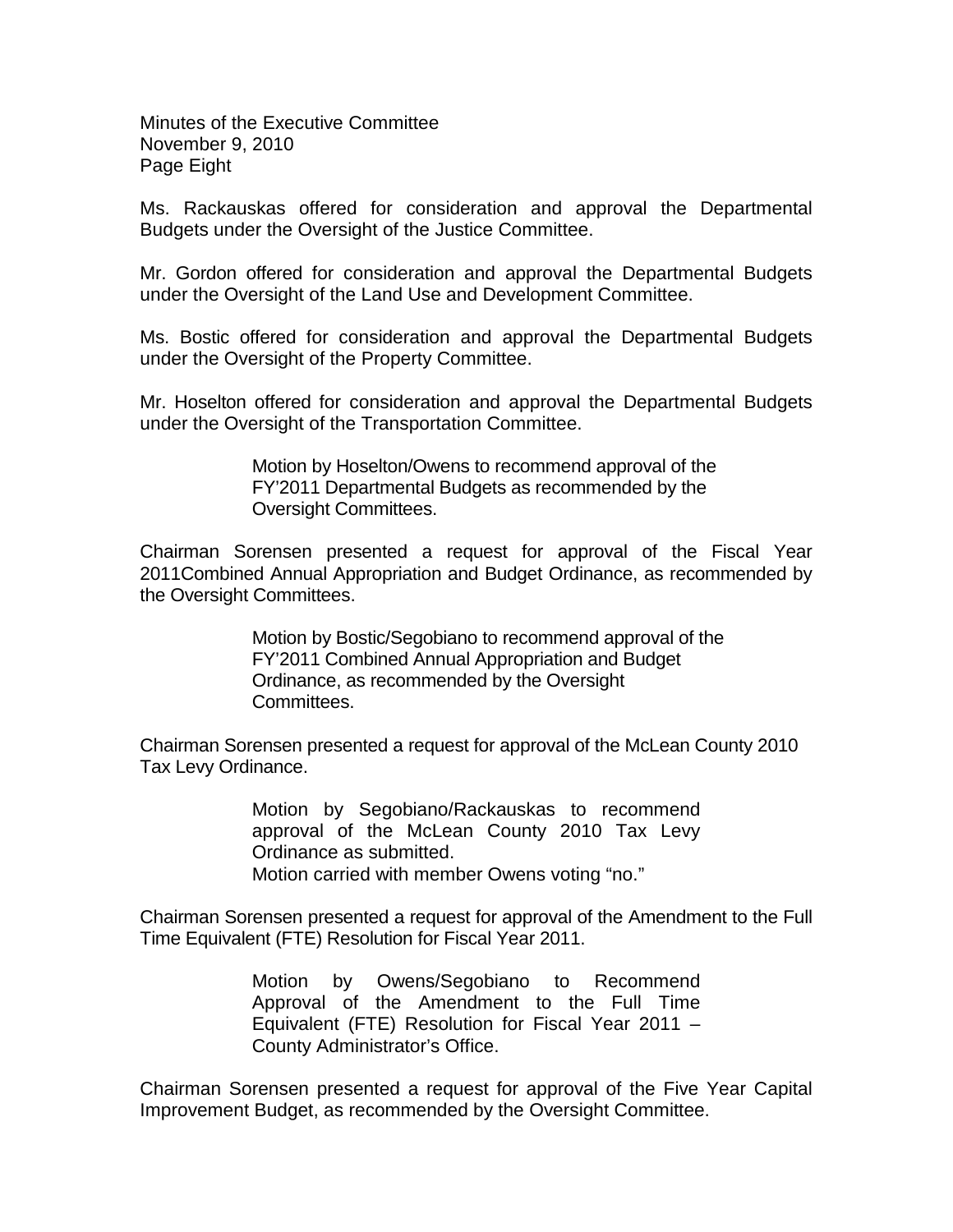Minutes of the Executive Committee November 9, 2010 Page Nine

> Motion by Gordon/Segobiano to Recommend Approval of the Five Year Capital Improvement Budget, as recommended by the Oversight Committee. Motion carried.

Mr. Owens verified that the Swearing in Ceremony for new County Board Members and the County Board Organization Meeting are scheduled on Monday, December 6, beginning at 8:30 a.m.

Mr. Gordon noted that the Swearing-in Ceremony for Elected Officials is Wednesday, December 1, 8:00 a.m.

Chairman Sorensen presented a request for an inter-departmental transfer of \$30,000 in Information Technologies, as well as the October 31, 2010 bills as recommended and transmitted by the County Auditor for payment. The Fund Total is \$256,988.14 and the Prepaid Total is the same.

> Motion by to recommend approval of the interdepartmental transfer of \$30,000 in Information Technologies and the Executive Committee bills for October 31, 2010 as presented to the Committee by the County Auditor. Motion carried.